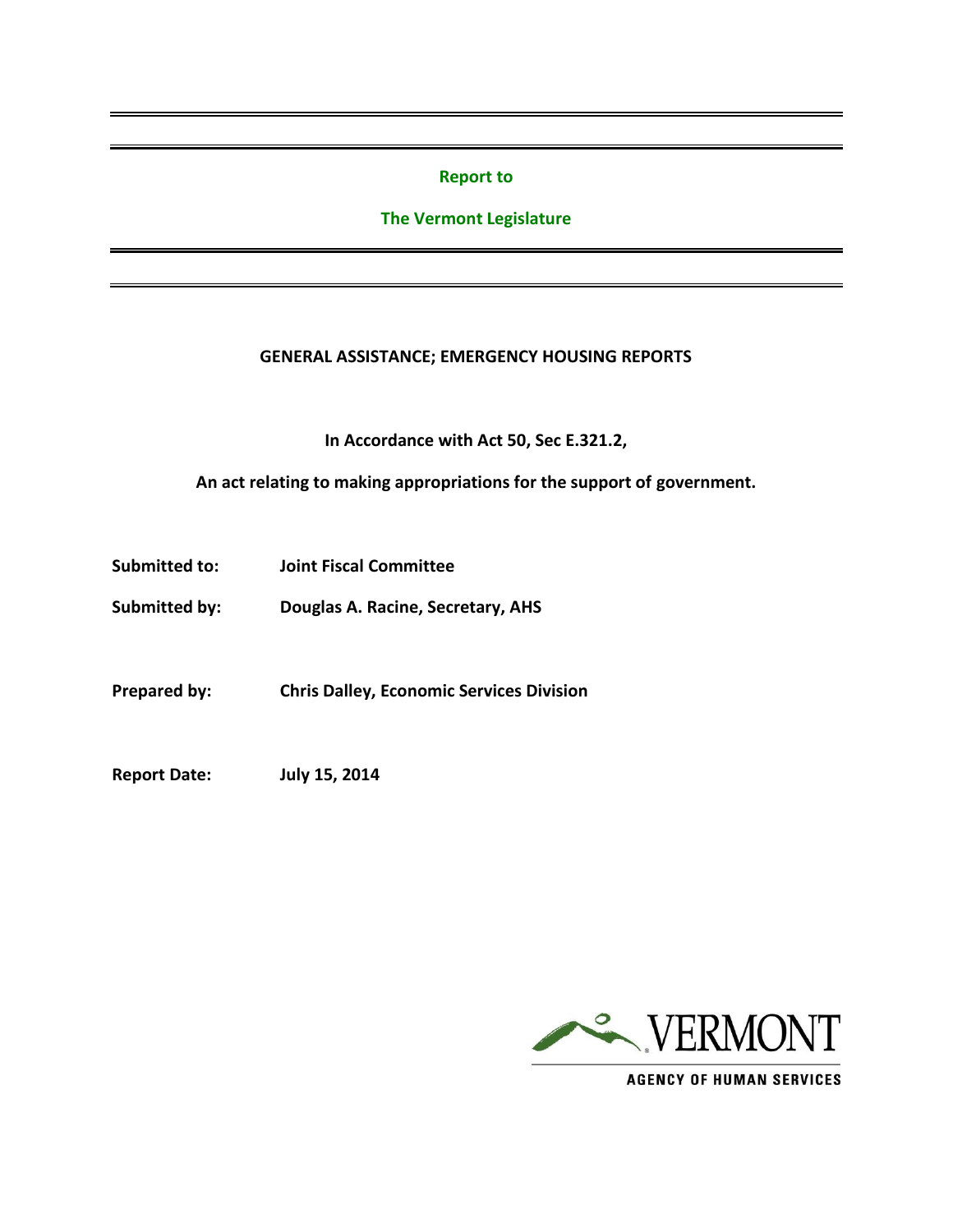# **TABLE OF CONTENTS**

| <b>Contents</b>                  |                                                            | <b>Page Number</b> |
|----------------------------------|------------------------------------------------------------|--------------------|
| Introduction                     |                                                            | 3                  |
|                                  | <b>General Assistance Housing Program Management</b>       | 3                  |
| <b>New Program Resources</b>     |                                                            | 4                  |
| <b>Data Collection Processes</b> |                                                            | 5                  |
|                                  | <b>Health and Safety Assurances</b>                        | 5                  |
| <b>Program Rules</b>             |                                                            | 5                  |
| <b>Cold Weather Exception</b>    |                                                            | 6                  |
|                                  |                                                            |                    |
| <b>Appendix</b>                  |                                                            | $7 - 12$           |
| А.                               | <b>Vulnerable Populations Eligibility Criteria</b>         |                    |
| В.                               | Aggregate GA Housing Data (January - June 2014)            |                    |
| C.                               | GA Housing Denial Data (January - June 2014)               |                    |
| D.                               | GA Housing Data Tables (Statewide: January - June 2014)    |                    |
| E.                               | Primary Stated Cause of Homelessness (January - June 2014) |                    |
| F.                               | GA Emergency Housing (2008-2014 Overview)                  |                    |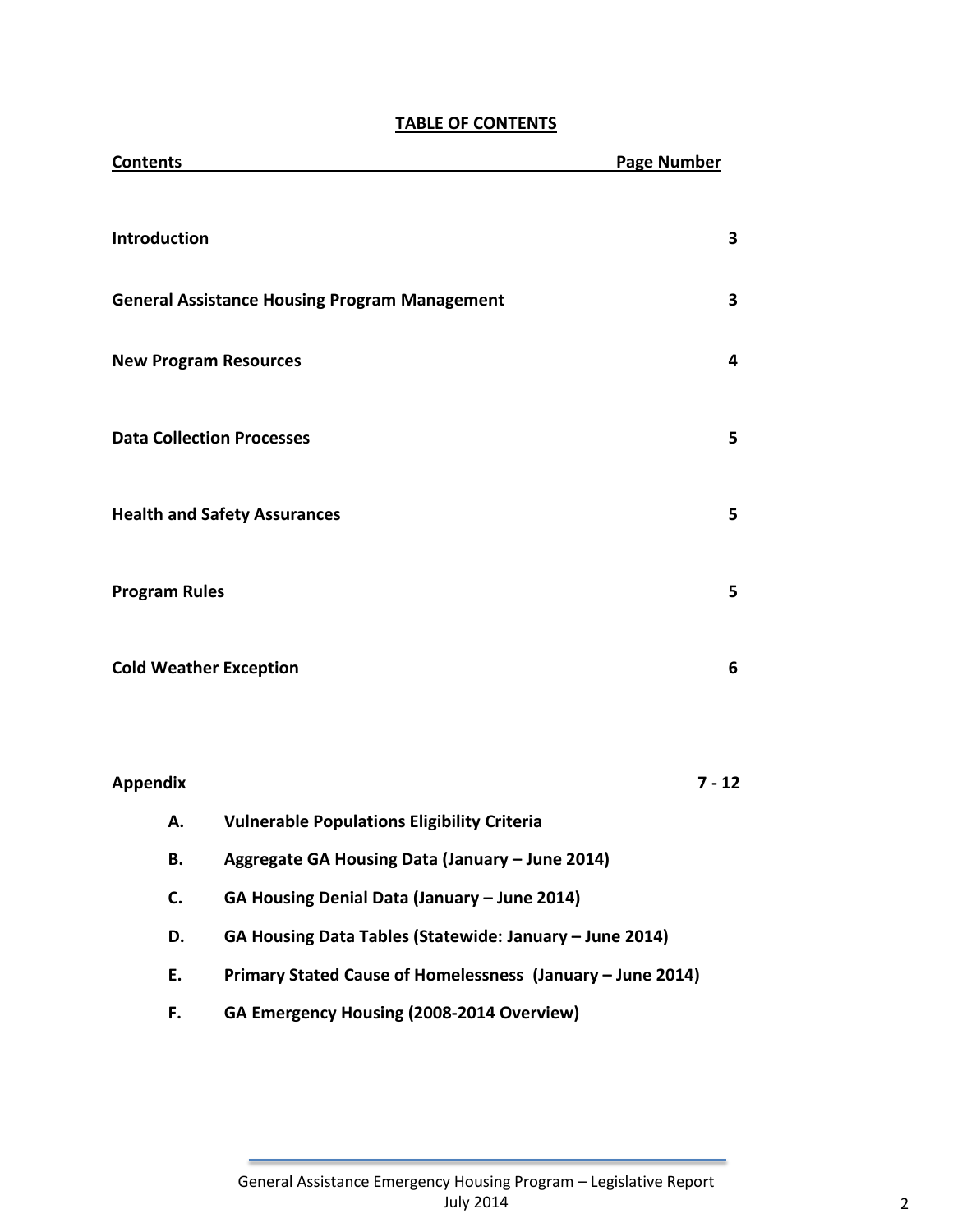## **Introduction:**

Act 50 required the Department for Children and Families (DCF) in the Agency of Human Services (AHS) to develop:

- (1) An intake system for individuals and families receiving emergency housing services including collection of basic statistical information about the clients served;
- (2) A system to track payments to motels; and
- (3) A system for ensuring the safety and health of clients who are housed in motels.

The act also required new General Assistance housing reports to be submitted to the legislature in January and July of each year with data specific to these key program areas:

- demographic information,
- de-identified client data,
- shelter and motel usage rates,
- clients' primary stated cause of homelessness, and
- the average lengths of stay in emergency housing by demographic group and by type of housing, and such other relevant data as the Secretary deems appropriate.

Below, and included in the appendices, are data and information related to these statutory mandates.

## **I. General Assistance Housing Program Management**

The intake and eligibility determination for General Assistance emergency housing is determined in each of the Economic Services Division's (ESD) twelve district offices.

Vermonters seeking emergency housing apply at the local ESD office where they are seen for an intake interview and eligibility determination the same day. Emergency housing applicants are seen on a first come, first serve basis. Vermont 2-1-1 handles after-hour and weekend calls. Applicants seeking emergency housing after hours or on weekends are provisionally housed by Vermont 2-1-1 if they meet basic eligibility criteria, and are required to go to an ESD office to receive subsequent emergency housing authorization. Those who fail to appear in the ESD office are denied additional housing until they comply with this program requirement.

Local ESD offices communicate daily with 2-1-1 and local homeless shelters. Each morning, ESD staff contact local shelters to learn the number of available beds for that night. This information is shared at the end of each day with 2-1-1 so that they know which shelters have available beds. This system is working well and assures that shelters, where they exist, remain the first resource for homeless families and individuals needing emergency shelter.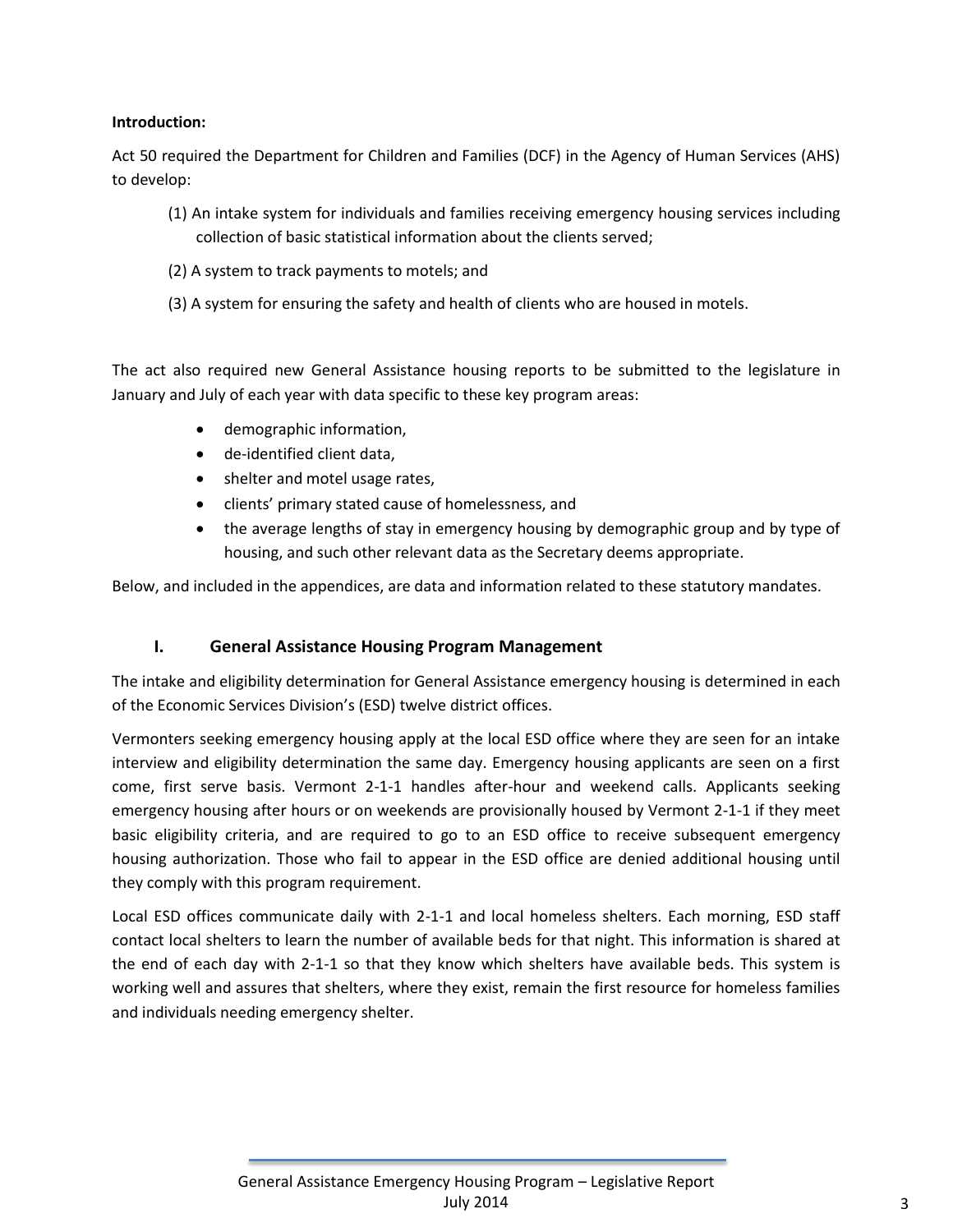#### **II. Program Resources**

a. *Harbor Place:* ESD and the Agency of Human Services Director of Housing worked over the summer and fall of 2013 to build greater shelter capacity throughout the state, especially in Chittenden County which is the primary driver of the GA emergency housing budget. On November 1, 2013, the Harbor Place (HP) transitional program began sheltering and serving its first families. The facility was opened under the management of Champlain Housing Trust with significant financial investments from DCF. These funds supported the renovation of the facility from its former use as a motel and secured access to 30 rooms at a cost of \$38 per room. This arrangement guarantees ESD a minimum number of beds in Chittenden County at about 40% savings compared to motel costs. Additionally, community partners such as Champlain Valley Office of Economic Opportunity (CVOEO), Women Helping Battered Women (WHBW) and Safe Harbor have committed case management and other resources to help residents identify and address underlying needs and barriers to securing housing. There are bi-weekly check-in calls with community partners, 2-1-1, CHT, Harbor Place and DCF Economic Services Division.

Harbor Place has now been in operation for eight months. In addition to the 30 contracted rooms, Harbor Place has 20 rooms potentially available at an average cost of \$38 per night. This is compared to the Burlington area motel average cost of \$55 per night. The following data reflect the average number of beds used per night for the contracted rooms:

During the Cold Weather Exception (CWE) months of November through March, 100% of the 30 rooms were used on average each night for a total average cost of \$1,140 per night. During the months of April, May and June, 78% (23 rooms) of the 30 rooms were used on average each night at an average cost of \$874 per night.

b. *Warming Shelters:* Several communities are setting up local warming shelters for homeless individuals to have a warm and safe place to sleep with AHS and DCF support. Communities which added warming shelter capacity in the past 12 months include Middlebury and North Springfield.

These new resources provide alternatives to motels, help reduce costs, and offer enhanced services to homeless families and individuals. Prioritization of emergency housing referrals for persons experiencing homelessness in Chittenden County is currently:

1. Shelter 2. Harbor Place 3. Motel

In other regions of the state, family, individual and warming shelters continue to play a significant role in providing bed capacity and options within the local homeless Continuum of Care.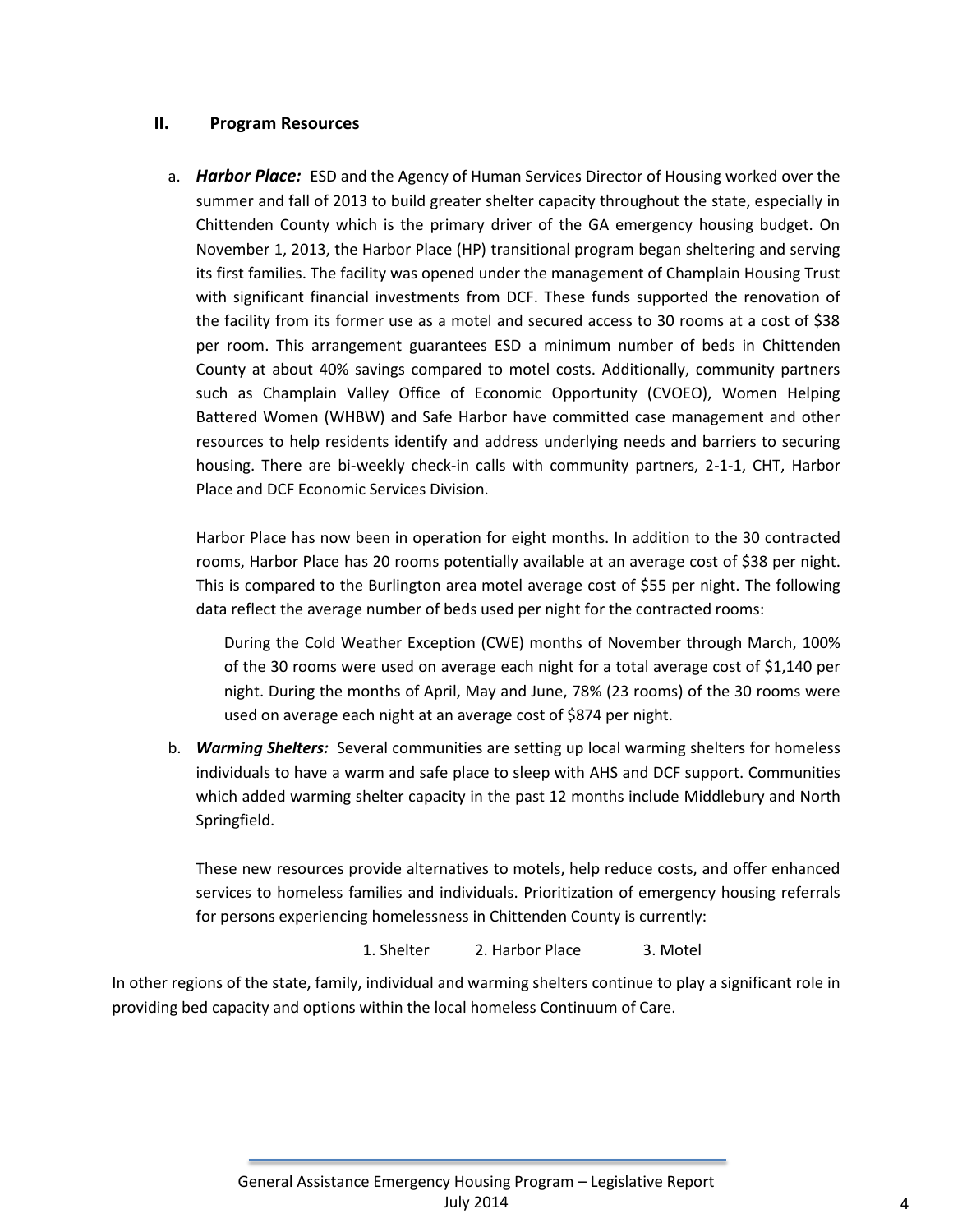# **III. Data Collection Processes**

The 12 ESD district offices collect the following data daily and submit a weekly spreadsheet to ESD central office for a monthly and year-to-date statewide compilation:

- Total number of emergency housing requests
- Emergency housing requests granted/denied
- Number of singles granted/denied housing
- Number of families granted/denied housing
- Number of adults and children in households requesting and granted housing
- Number of eligible catastrophic requests/number granted
- Number of categorically-eligible vulnerable population requests/number granted
- Number of eligible vulnerable points requests/number granted
- Total number of nights authorized/average cost per night/total cost for authorized nights
- Number of Cold Weather Exception grants/number of adults granted under CWE/number of children granted under CWE
- Number of Cold Weather Exception nights authorized/average cost per night/total cost for CWE nights authorized

The above data are collected manually in the district and central offices as DCF's ACCESS system is not designed to collect this data. Payments for emergency housing are made based on motel billings on ESD authorization forms. Once billing is received from a motel by ESD, the local district office authorizes payment through the ACCESS system which generates payment to the motel. The Department for Children & Families Business Office generates a monthly report that reflects all payments made for emergency housing.

# **IV. Health and Safety Assurances**

ESD sought the assistance of the Vermont Department of Health (VDH) regarding health and safety standards for those motels ESD uses for emergency housing. VDH conducts routine sanitation inspections at licensed lodging establishments. As VDH is scheduled to do yearly inspections, ESD will request inspection reports for motels in December of each year.

# **V. Program Rules**

Expedited vulnerable population rules for emergency housing were put into effect August 1, 2013. These are within this report as *Appendix A*. A summary of emergency housing requests, including catastrophic and vulnerable populations, for the period of January to June 2014 follows:

- 9,503 emergency housing applications were received, of these:
	- o 6,932 were granted; 2,571 were denied.
	- o 5,222 singles were granted; 1,909 singles were denied.
	- o 1,710 families were granted; 662 families were denied.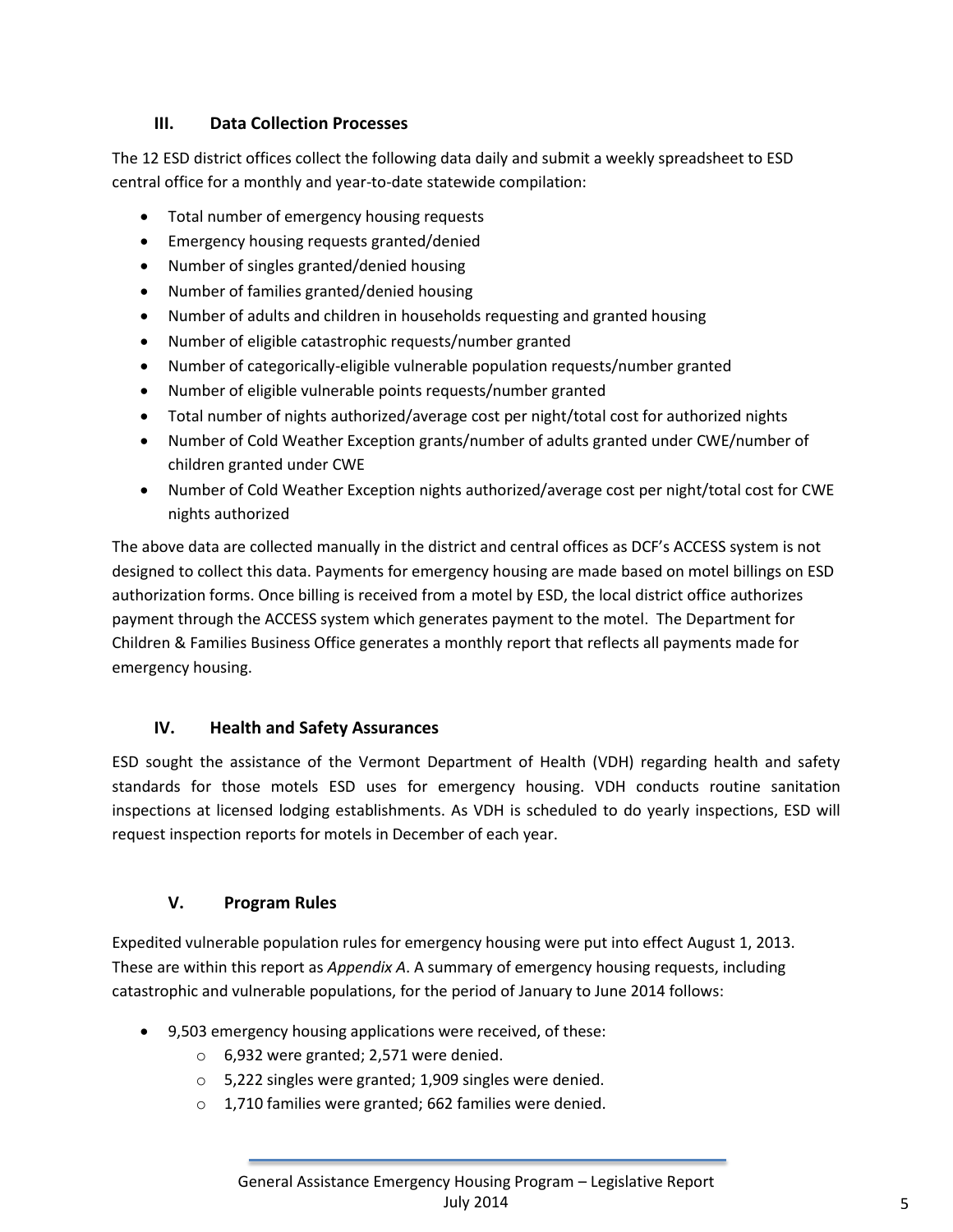- $\circ$  Of the 10,546 adults in households requesting emergency housing, 7,649 were granted.
- o Of the 4,030 children in households requesting emergency housing, 2,882 were granted.
- o 1,479 were found eligible under the catastrophic criteria; 1,185 were granted.
- $\circ$  1,220 were found categorically-eligible under the vulnerable population categories; 646 were granted.
- o 20 were found eligible under vulnerable points (see eligibility criteria); 19 were granted.
- 14,752 bed nights were paid for at an average cost of \$60/night.

# **VI. Cold Weather Exception**

The following data reflects the Cold Weather Exception (CWE) nights for January – June 2014. There were 30 CWE nights in January, 28 CWE nights in February, 31 CWE nights in March and 10 CWE nights in April resulting in a total of 99 CWE nights through the remainder of the CWE season ending April 30<sup>th</sup>, 2014.

CWE nights in 2014 are slightly higher at 99 nights than the same period in 2013 (96 nights). From January 1<sup>st</sup> through the end of April 2014, DCF spent an estimated \$783,017 on cold weather exceptions. This figure represents 13,204 nights at an average cost of \$59/night.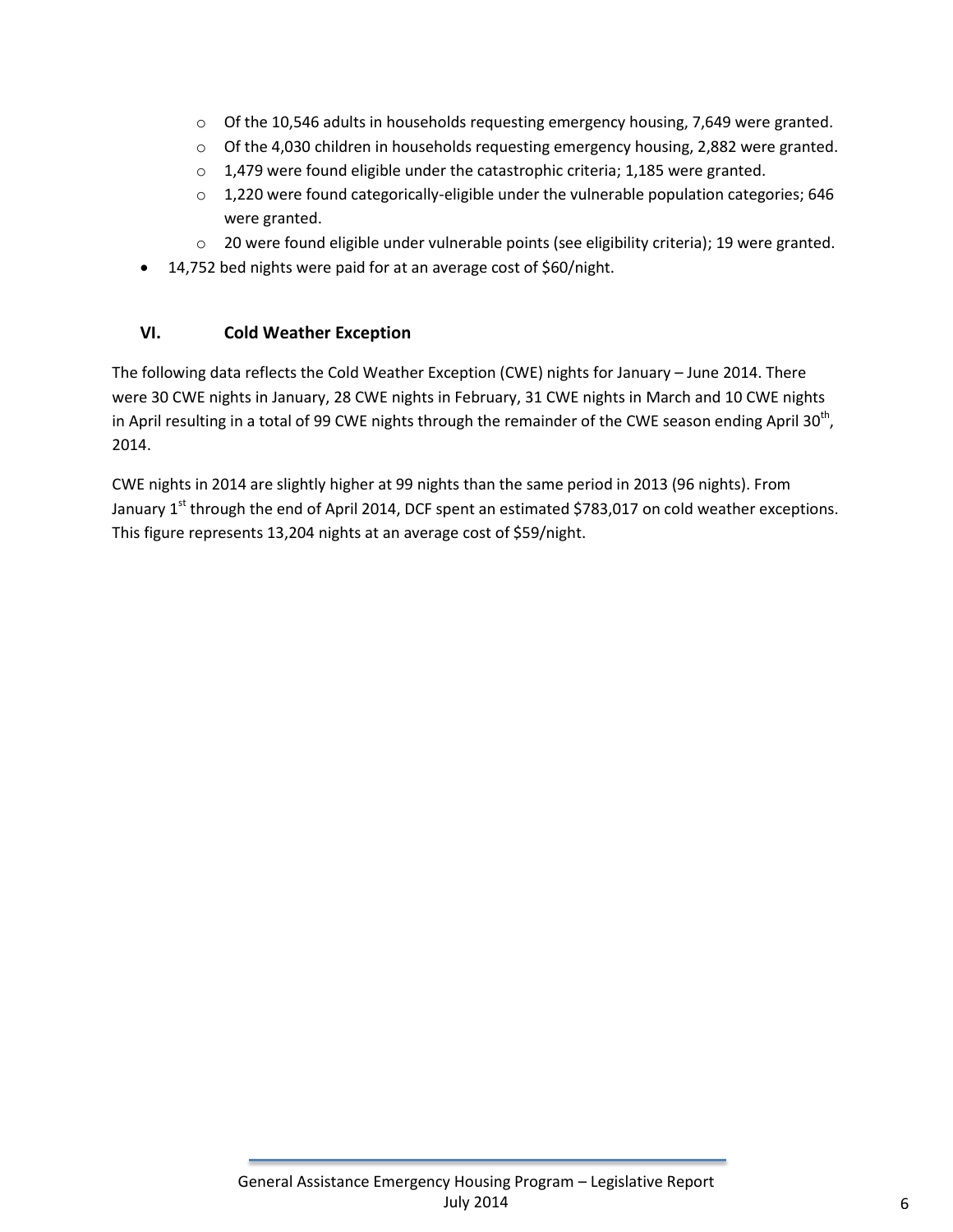## **APPENDIX A: Vulnerable Populations Eligibility Criteria**

## 2652.3 Emergency Housing for Vulnerable Populations

Emergency housing is intended to provide up to 28 days of shelter for vulnerable populations who are without housing and do not qualify for temporary housing under rule 2652.2. Applicants shall qualify for emergency housing if all other eligibility criteria are met and the household has a member who is:

- A. 65 years of age or older;
- B. in receipt of SSI or SSDI;
- C. a child six years of age or younger; or
- D. in the third trimester of pregnancy.

Applicant households, without a member belonging to one of the above vulnerable populations, shall qualify for emergency housing if all other eligibility criteria are met and the household has a member belonging to one or more of the vulnerable populations listed below and has been assessed a total of 4 or more points according to the following point system:

| <b>Vulnerable Population Category</b>                                             | <b>Points</b> |
|-----------------------------------------------------------------------------------|---------------|
| Disabled Veteran (as defined in 38 U.S.C. § 4211)                                 |               |
| Individual with an open case receiving services from the Family Services Division | 1             |
| SSI or SSDI applicant with medical documentation of disability                    |               |
| Child(ren) between the ages of 7 and 17                                           | 2             |
| Individual discharged from a 48 hours or more inpatient hospital stay, within the | 2             |
| past 30 days, who has an ongoing medical need related to the hospitalization      |               |
| Individual over 18 years of age discharged from the custody of the Department for | 1             |
| Children and Families within the past 3 years                                     |               |
| Reach Up recipient                                                                |               |
| Individual on probation or parole with the Department of Corrections who has      |               |
| been incarcerated for 12 consecutive months and released within the past 6        |               |
| months                                                                            |               |

Applicant households shall be assigned points only once within any vulnerable population category.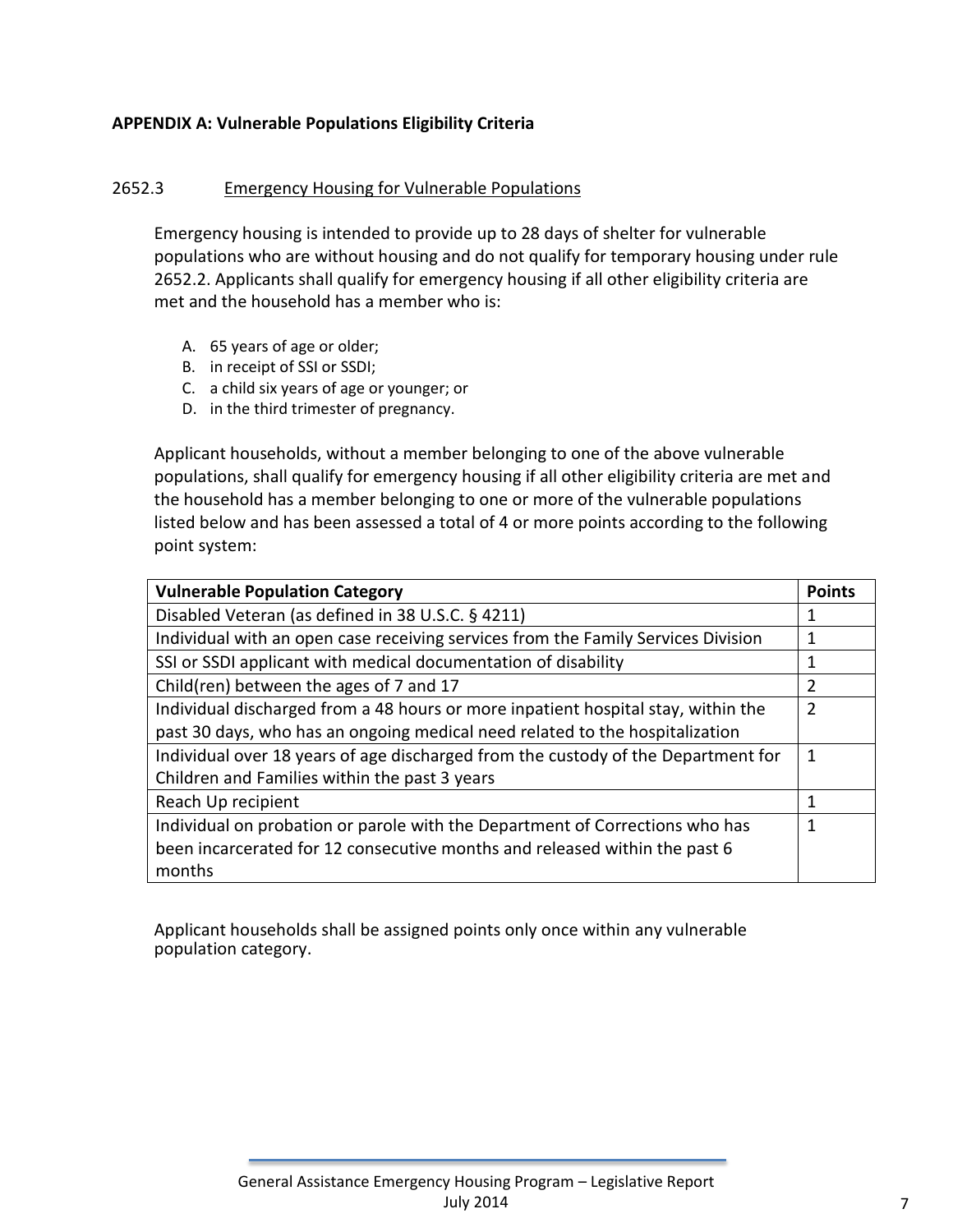**APPENDIX B: Aggregate GA Housing (January – June 2014)**

| 5,000 foot view **                           |                                                       |                                                          |                                        |                                | 2,000 foot view of just housing         |                                           |                                  |                                    |                                       |  |  |  |
|----------------------------------------------|-------------------------------------------------------|----------------------------------------------------------|----------------------------------------|--------------------------------|-----------------------------------------|-------------------------------------------|----------------------------------|------------------------------------|---------------------------------------|--|--|--|
| Total #<br>housing<br>only<br>requests       | # of<br>housing<br>only<br><b>requests</b><br>granted | # of<br>housing<br>only<br>requests<br>denied            | # singles<br><b>GRANTED</b><br>housing | # singles<br>denied<br>housing | # families<br><b>GRANTED</b><br>housing | #<br><b>families</b><br>denied<br>housing | # of<br>adults<br><b>GRANTED</b> | # of<br>children<br><b>GRANTED</b> | <b>Catastrophic</b><br><b>GRANTED</b> |  |  |  |
| 9,503                                        | 6,932                                                 | 2,571                                                    | 5,222                                  | 1,909                          | 1,710                                   | 662                                       | 7,649                            | 2,882                              | 1,185                                 |  |  |  |
|                                              |                                                       |                                                          |                                        |                                |                                         |                                           |                                  |                                    |                                       |  |  |  |
|                                              |                                                       |                                                          |                                        |                                |                                         |                                           |                                  |                                    |                                       |  |  |  |
| Auto.<br><b>Vulnerable</b><br><b>GRANTED</b> | <b>Points</b><br><b>Vulnerable</b><br><b>GRANTED</b>  | # of<br><b>Total</b><br><b>Nights</b><br><b>Paid For</b> | Average<br>cost per<br>night           | Average<br><b>Total Costs</b>  | <b>CWE</b>                              | #adults                                   | #children                        | # nights                           |                                       |  |  |  |
| 646                                          | 19                                                    | 14,752                                                   | \$60                                   | \$892,422                      | 5,079                                   | 5,479                                     | 1,332                            | 13,204                             |                                       |  |  |  |

#### **Potential Denial Reasons**

Used Max days 28/84 No Verification provided Not meeting with worker/ CM Not spending 30% towards meeting housing need Didn't follow up with Housing provider

## **\*\*\*4 Auto criteria**

65 Years of age or older In receipt of SSI/SSDI A child 6 years of age or under In 3rd Trimester of pregnancy  **\*\*\*\*4 Points or more**

# **APPENDIX C: GA Housing Denial Data (January – June 2014)**

|              | January 2014 - June 2014 YTD GA/EA Denials |     |                             |                         |                                         |     |     |  |  |  |  |  |
|--------------|--------------------------------------------|-----|-----------------------------|-------------------------|-----------------------------------------|-----|-----|--|--|--|--|--|
|              | <b>Total Denied Applications</b>           |     |                             |                         |                                         |     |     |  |  |  |  |  |
|              | 2539                                       |     |                             |                         |                                         |     |     |  |  |  |  |  |
|              | <b>Adults ONLY households</b>              |     |                             |                         | Households with Child(ren)              |     |     |  |  |  |  |  |
|              | 1886<br>74%                                |     |                             |                         |                                         |     |     |  |  |  |  |  |
|              | <b>Top 5 Denial Reasons</b>                |     | <b>Top 5 Denial Reasons</b> |                         |                                         |     |     |  |  |  |  |  |
| 1            | <b>No Category</b>                         | 663 | 35%                         | 1                       | <b>Other Housing Options</b>            | 172 | 26% |  |  |  |  |  |
| $\mathbf{2}$ | <b>Other Housing Options</b>               | 282 | 15%                         | $\mathbf{z}$            | <b>No Category</b>                      | 138 | 21% |  |  |  |  |  |
| 3            | <b>Shelter Space Available</b>             | 258 | 14%                         | $\overline{\mathbf{3}}$ | <b>Available Resources</b>              | 92  | 14% |  |  |  |  |  |
| 4            | <b>Verification Needed</b>                 | 182 | 10%                         | 4                       | <b>Caused Own Eviction/Homelessness</b> | 90  | 14% |  |  |  |  |  |
| 5            | <b>Caused Own Eviction/Homelessness</b>    | 123 | 7%                          | 5                       | <b>Verification Needed</b>              | 87  | 13% |  |  |  |  |  |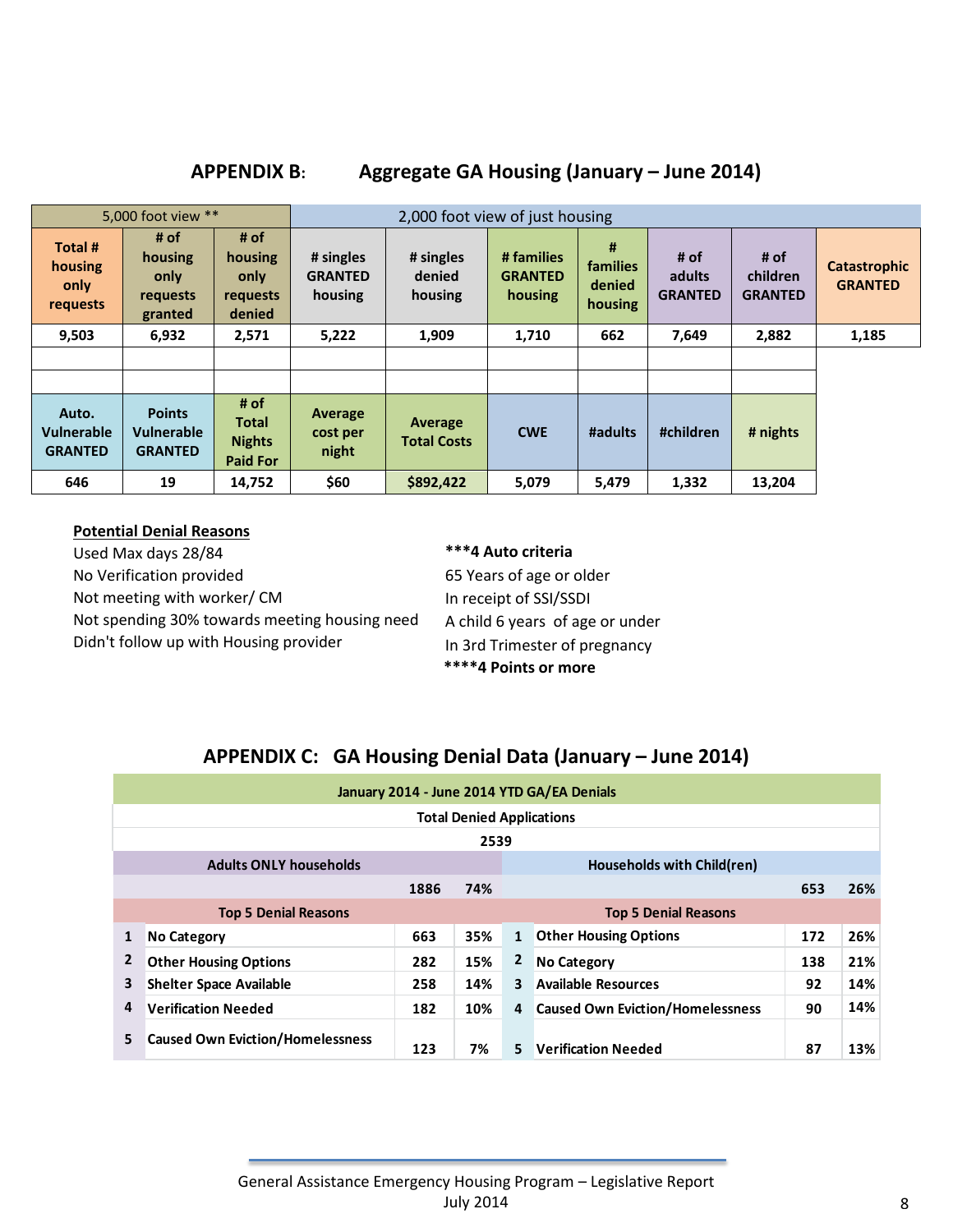**APPENDIX D: GA Housing Data Tables (Statewide: January – June 2014)**





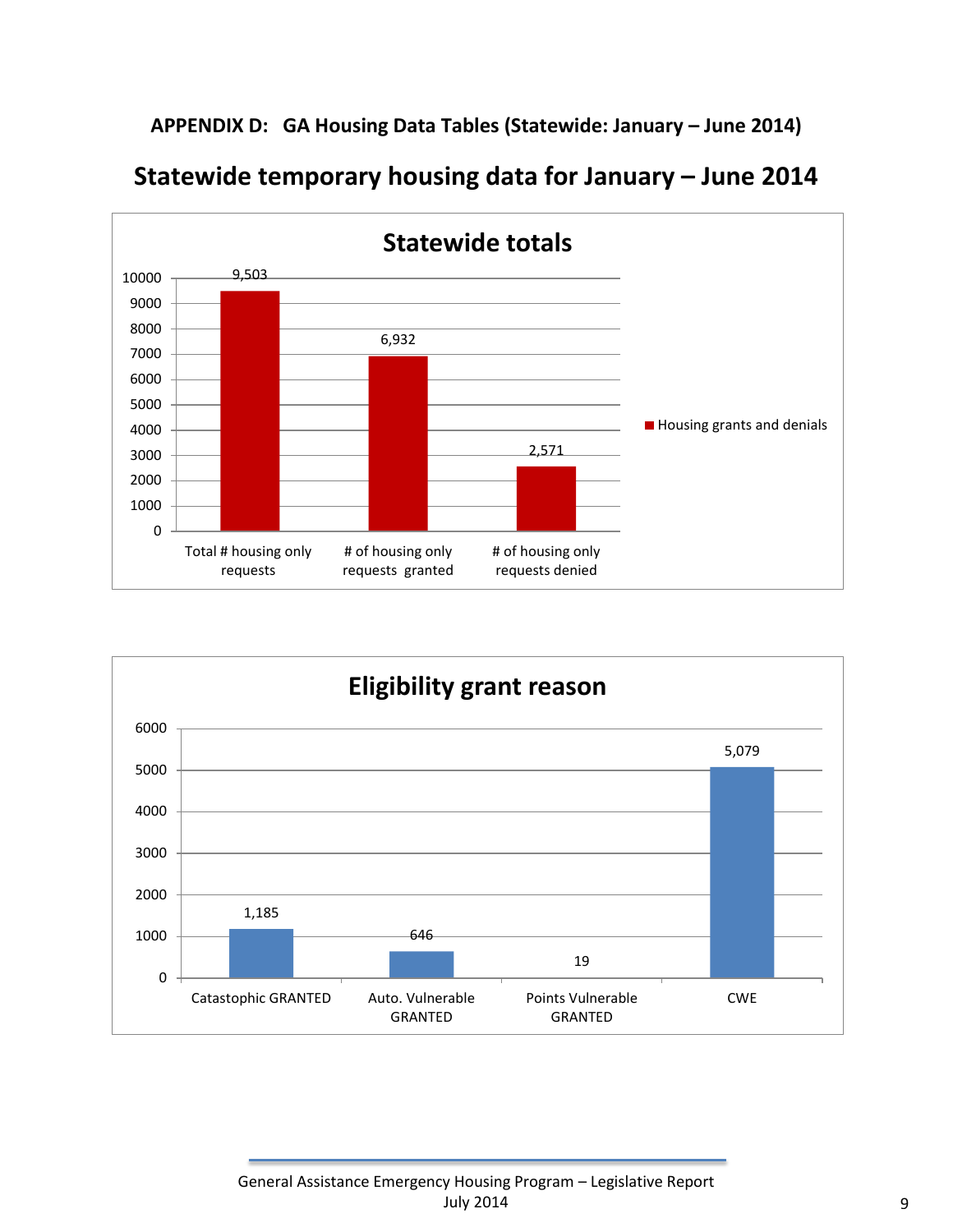

# **Statewide temporary housing data for January – June 2014**

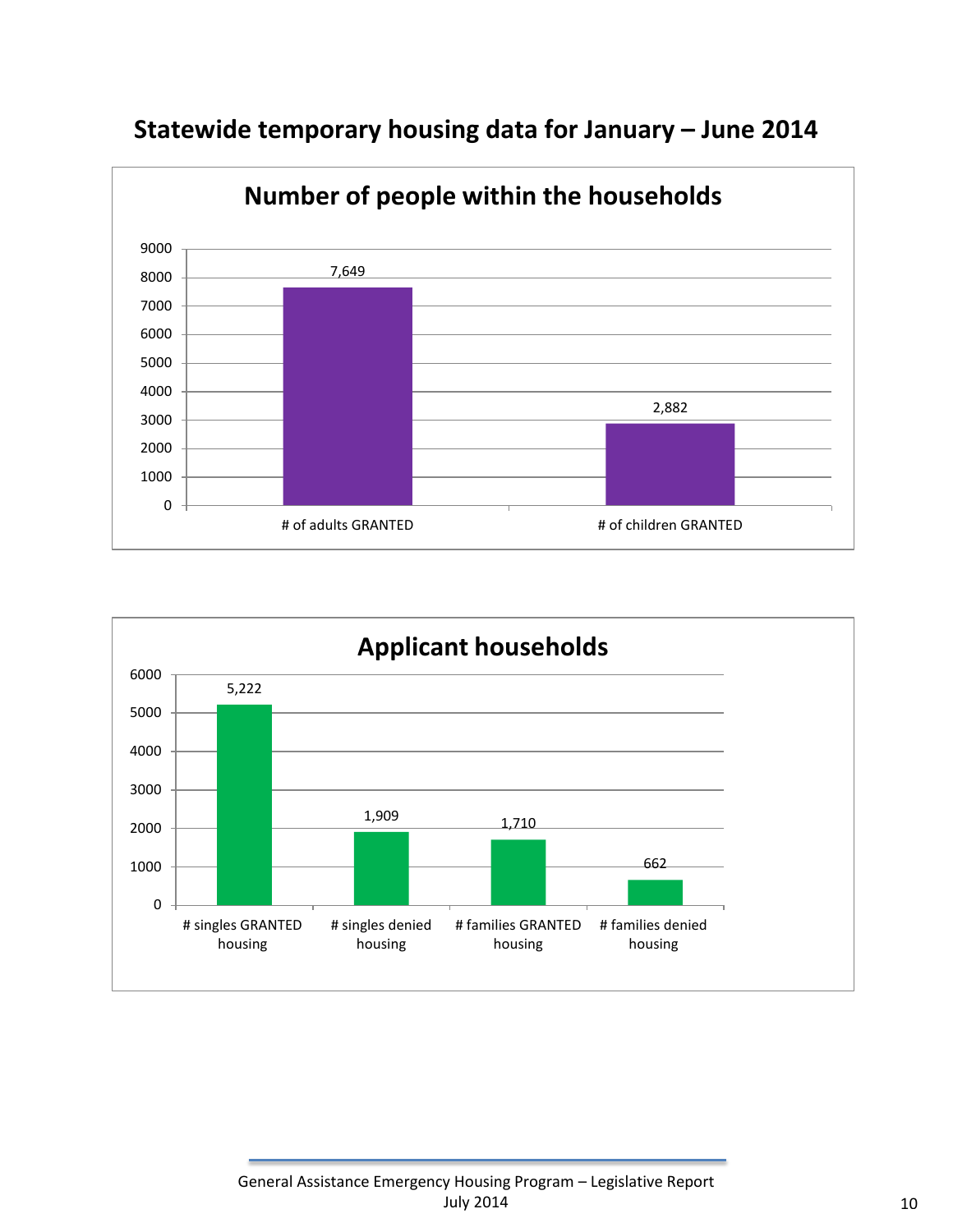

# **Statewide temporary housing data for January – June 2014**